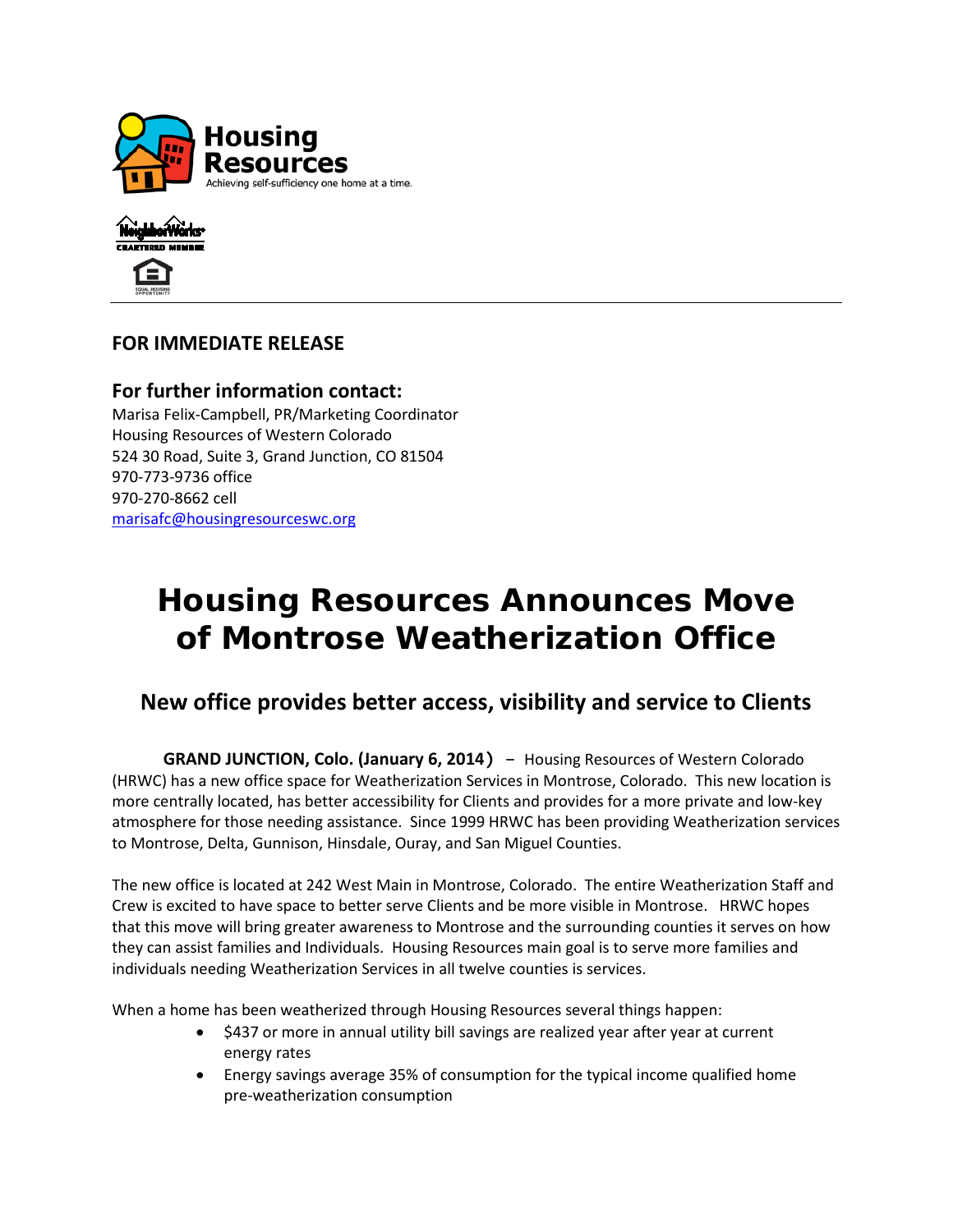• More household money is made available for other basic necessities, medicine or groceries

Income qualified families and individuals receive free energy upgrades through the Weatherization program. Weatherization can help reduce energy use while improving the comfort of your home year around. The process often includes basic energy efficiency measures such as weather-stripping and caulking exterior doors and windows. The goal is to protect homes and their interiors from the outside elements, particularly, heat, cold, precipitation and wind. Weatherization improvements **may** include:

- **Insulation in Attics, Wall & Perimeters**
- **Furnace Replacement**
- **Furnace Safety Testing**
- **Refrigerator Replacement**
- **Sealing Air Leaks**
- **Compact Fluorescent Light Bulbs (CFL)**
- **Energy Audit**
- **Storm Windows and Doors**
- **Energy Conservation Information**

The Colorado Energy Office has set the following guidelines to help residents determine their eligibility**. If a resident currently receives financial assistance from any of the following programs, they automatically income qualify for the weatherization services:**

- Temporary Assistance for Needy Families (TANF)
- Aid to Needy and Disabled (AND)
- Old Age Pension (OAP)
- Supplemental Security Income (SSI)
- Low Income Energy Assistance Program (LEAP)

### **Eligibility can also be determined by household incomes.**

Funding is still available for qualified homeowners or renters. One can apply for free weatherization services by contacting:

**Housing Resources of Western Colorado, Grand Junction – 241-2871 Housing Resources of Western Colorado, Montrose, CO – 970-249-4774, Housing Resources of Western Colorado, Durango – 970-259-1086 X11**

**Housing Resources serves the following counties in Western Colorado:**  Mesa, Delta, Gunnison, Montrose, San Miguel, Ouray, Hinsdale, Dolores, San Juan, Montezuma, La Plata and Archuleta. More information about the Low Income Weatherization Program can be found online at: [http://www.housingresourceswc.org](http://www.housingresourceswc.org/)